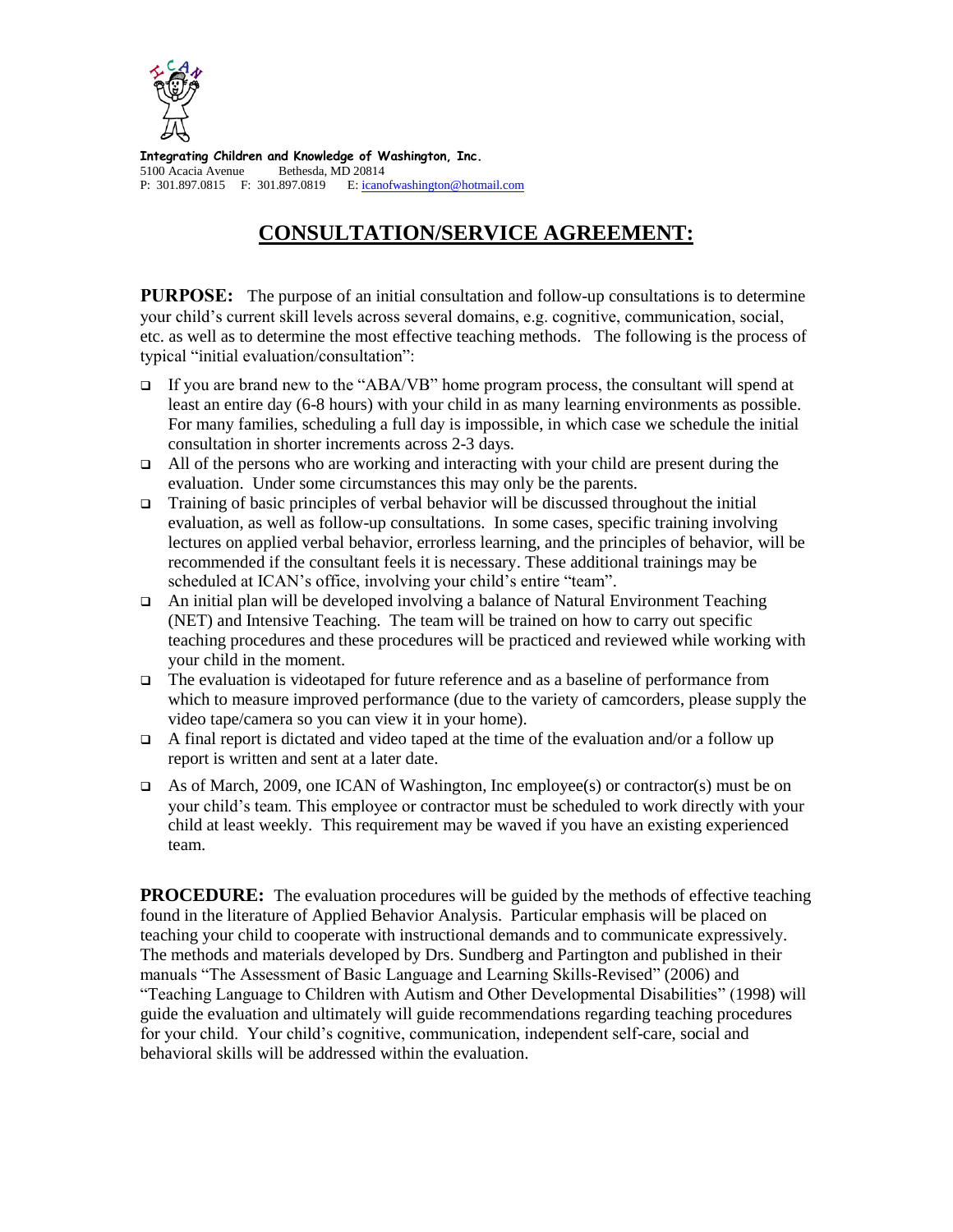**SCHEDULING/PREPARATION:** Prior to this initial consultation the following must be completed and sent to ICAN of Washington, Inc.:

- Completed ABLLS-R graph: The ABLLS-R ("The Assessment of Basic Language and Learning Skills-Revised"[Drs. Sundberg, Partington, 2006]) is an assessment, curriculum guide, and skills tracking system for children with language delays. The ABLLS-R contains a task analysis of the many skills necessary to communicate successfully and to learn from everyday experiences. You may order your ABLLS-R at [www.behavioranaylsts.com](http://www.behavioranaylsts.com/) or [www.difflearn.com.](http://www.difflearn.com/) **Allow yourself at least a couple weeks to complete the ABLLS.**
- A 15-20 minute tape showing your child in a variety of learning environments. --If your child is presently in a home-based 1:1 ABA program, the tape should include at least 20 minutes of instruction focusing on different targeted skills in both intensive teaching situations and natural environment teaching. --If you child is not presently in a home-based ABA program, the tape should include structured time with you, his/her speech language pathologist or occupational therapist.
- □ Complete the Child Case History Form (attached)
- $\Box$  Sign the Policies and Procedures Form (attached)
- A minimum of one team member must have attended Dr. Vince Carbone's workshop  $\#1$ (preferably one of the parents), or a equivalent workshop designed to review the teaching procedures of ABA with emphasis on Verbal Behavior. Please see [www.carboneclinic.com](http://www.carboneclinic.com/) for workshop schedules. This requirement may be waved based on the experience of the team members.
- $\Box$  Copy of your child's most recent IEP
- $\Box$  Copy of your child's most recent comprehensive evaluation
- Copy of your child's most recent speech / occupational therapist evaluation, including goals and objectives, and your child's present level of performance

#### **Completion of all of these items does not guarantee a start date of consultation or treatment from ICA N of Washington, Inc.**

**COST:** The cost of consultations is \$125 per hour, as well the hourly rate if your home is more than 10 miles from ICAN of Washington (5100 Acacia Ave. Bethesda, Maryland). A full consultation is typically scheduled for 3-6 hours, one time per month, however this varies per team. If you request a written report in addition to a video taped report which is included in the day's work, an additional hourly rate will be added to the final invoice (typically follow-up reports take  $\frac{1}{2}$ - 1 hour to write up). If you request follow up consultation via video or phone the rate will be \$125 per hour of consultation.

**FOLLOW-UP CONSULTATIONS:** Generally, these consultations are 4 to 8 weeks apart. During these consultations, those working with your child come together in order to conduct additional staff training, supervise and maintain the curriculum, work with staff to insure consistency, and guide them through the next appropriate steps. Weekly, and sometimes daily, email and phone consultations help to keep the program running smoothly between visits. These consultations are at the same rate as stated in the initial evaluation service agreement (see above). To insure efficient use of time, please keep the following things in mind prior to the consult (depending on the time between consultation visits):

- $\Box$  You may be asked for an updated ABLLS-R prior to the consultation. If this is the case, it will be discussed prior to your next visit.
- $\Box$  You may be asked to send an updated videotape of your child prior to the follow-up consultation. This is not necessary in all cases.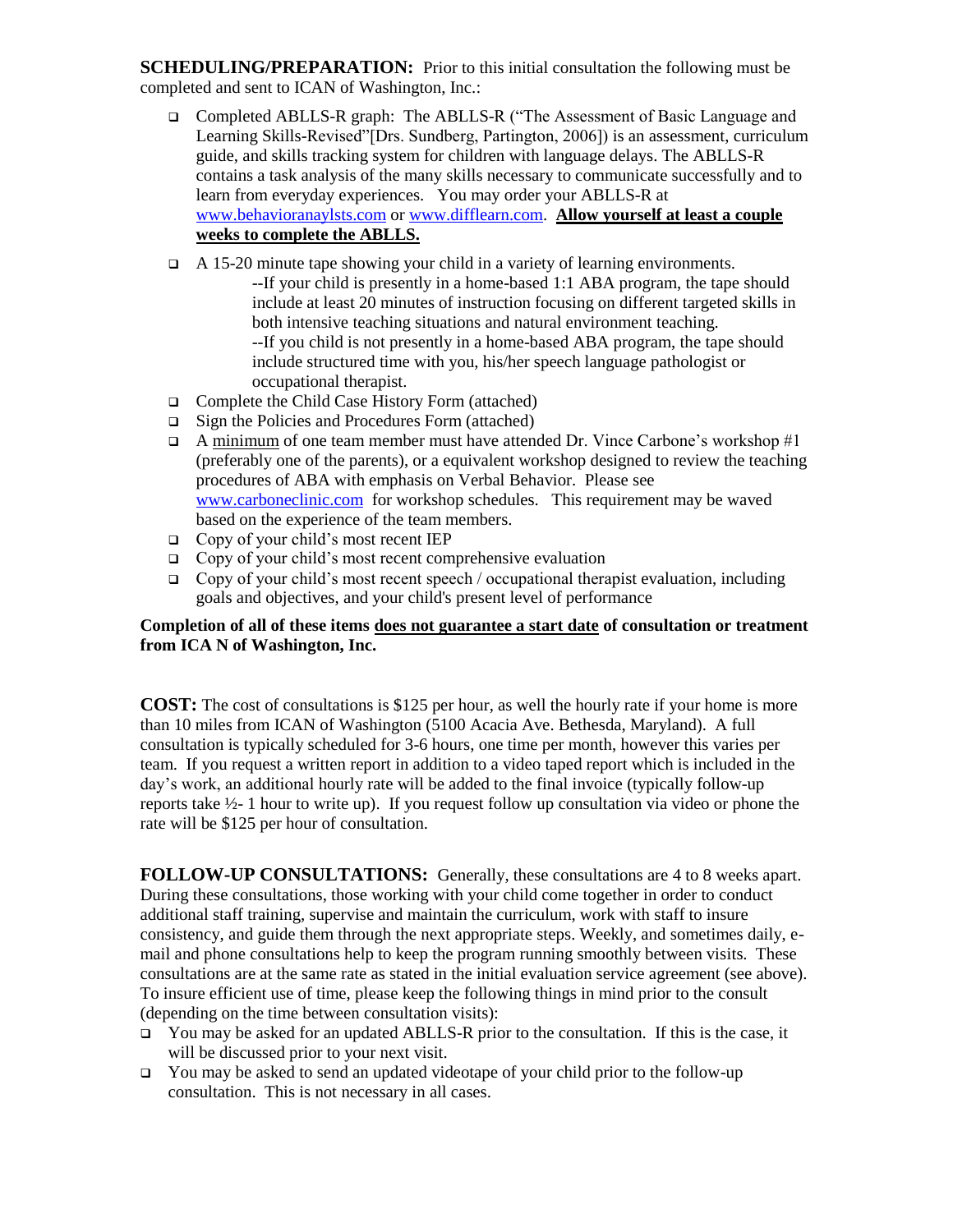**CANCELLATIONS:** Because consultations are scheduled months in advance, any cancellations made less than one week's notice will be charged for the full consultation.

#### **AGREEMENT:**

If you would like your child to be evaluated and participate in consultative services according to the process described above please sign this form below and send via fax at 301.897.0819, or mail to the above address. Follow up services for your child will be discussed at the conclusion of the evaluation and mutually agreed upon dates and times will be determined.

Furthermore, by signing below, I have read and understand the description of ICAN of Washington's evaluation methods and policies and fees associated with consultative services. I would like my child evaluated according to the process described above. Furthermore, I understand that if, at any time, I do not follow through with the recommendations of the consultant across a period of more than two months (including data collection necessary to make program decisions, follow-through with behavior plans, and follow-through with program maintenance), the consultant has the right to terminate services.

| Child's name:                    |  | Birth date:            |
|----------------------------------|--|------------------------|
|                                  |  |                        |
|                                  |  |                        |
| Phone number: <u>Fax number:</u> |  | Email: $\qquad \qquad$ |
|                                  |  |                        |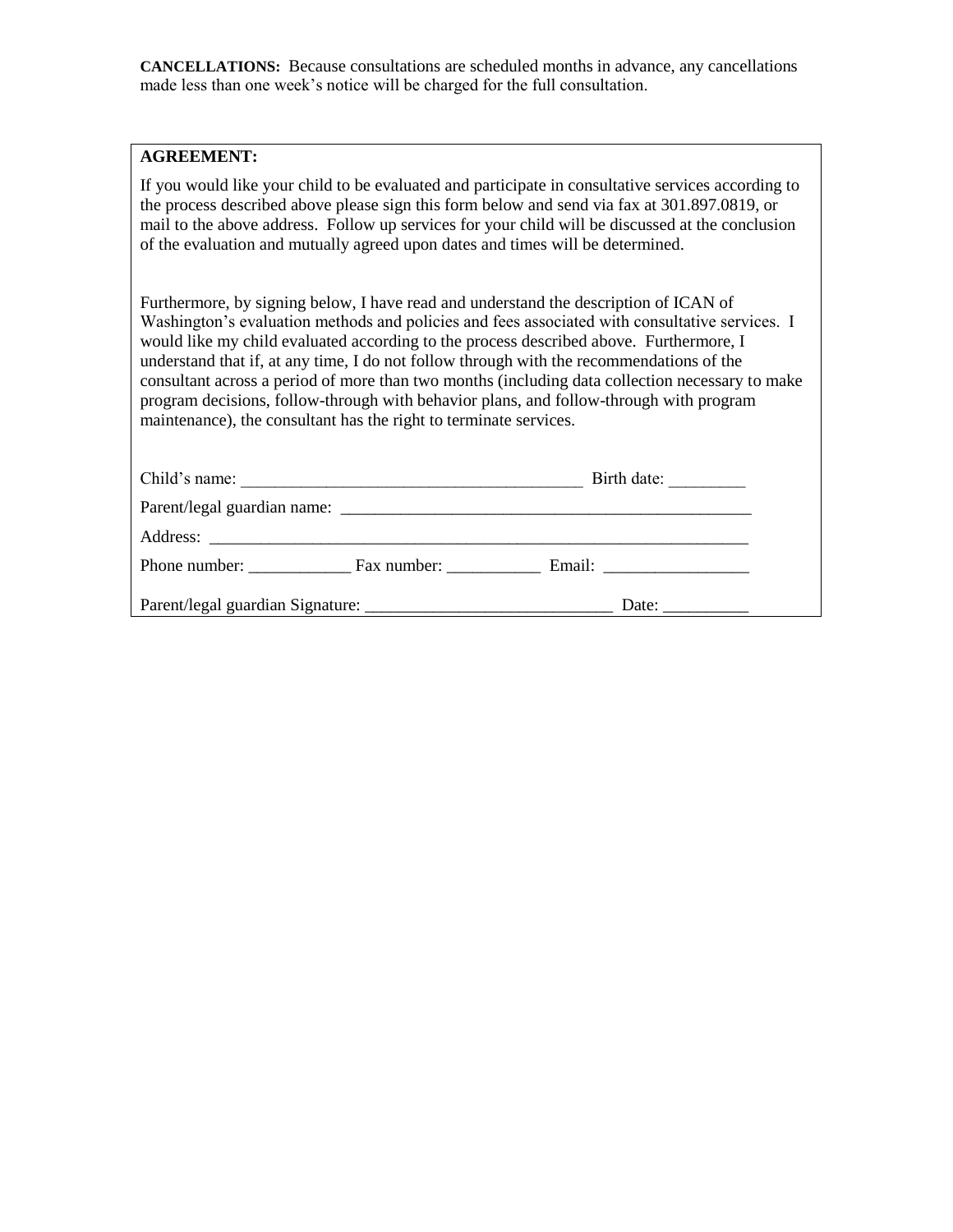

**Integrating Children and Knowledge of Washington, Inc.** 5100 Acacia Avenue Bethesda, MD 20814 P: 301.897.0815 F: 301.897.0819 E[: icanofwashington@hotmail.com](mailto:icanofwashington@hotmail.com)

## **SUMMARY OF SERVICES FEES & POLICIES:**

### **SPEECH/LANGUAGE THERAPY/EVALUATION SERVICES:**

- Private Speech-Language Therapy sessions: \$115 per hour in office, 125 per hour out-of-office
- □ Group Speech-Language Therapy sessions: \$70 per hour
- □ Social Skills Group: \$70 per hour
- $\Box$  Speech-Language Evaluation: \$450 (includes written report and recommendations within 2 weeks).
- Additional Reports: \$100-180 (such as: IEP recommendations, progress reports, summary of initial visit).
- Attendance at IEP meetings: \$115 per hour (note that prep work will be billed as an hourly rate)

**\***full sessions are based on 50-minutes of therapy.

#### **CONSULTATIONS/REPORTS:**

- □ Verbal Behavior consultations/team meetings: \$125 per hour.
- Written report in addition to a videotaped report, (which is included in the day's work), \$300 additional fee.
- Video or phone consultation: \$125 per hour.
- □ Observation of school settings: \$125 per hour.
- □ Consultation with other professionals: \$125 per hour.
- $\Box$  Mileage/Travel: If more than 10 miles from the office, travel time will be charged as the standard hourly rate.
- Jr. Consultant Fees (please inquire): \$40 per hour.

### **POLICIES:**

- $\Box$  Missed appointments: Clients will be charged for a full Speech and Language therapy session if a scheduled appointment is missed with less than 24 hours notice. Cancellation of a Verbal Behavior consultation will be charged the full amount if there is less than one week's notice. Exceptions to the cancellation policies are due to illness or family emergencies.
- $\Box$  Late Pick-up: Due to the necessity to keep everyone's appointment on time, children should be picked up when the therapy session is over (10 minutes before the hour for full sessions). In consideration of other clients, please make every effort to abide by this policy.
- Communication: We will make every effort to return any messages within 24 hours. Please leave messages for cancellations, scheduling, etc., at the office number: 301.897.0815.
- $\Box$  Payment Schedule: Payment is due after every therapy session or by the 10<sup>th</sup> of every month. Checks or cash is accepted at this time. Ten percent of the amount of the service will be added to any invoice past due.
- Scheduling: Frequent and consistent therapy optimizes your child's progress. Therefore it is important that you arrive on time for each scheduled appointment. While delays are often unavoidable, your child's appointment will conclude at the regularly scheduled time, regardless of your arrival time.